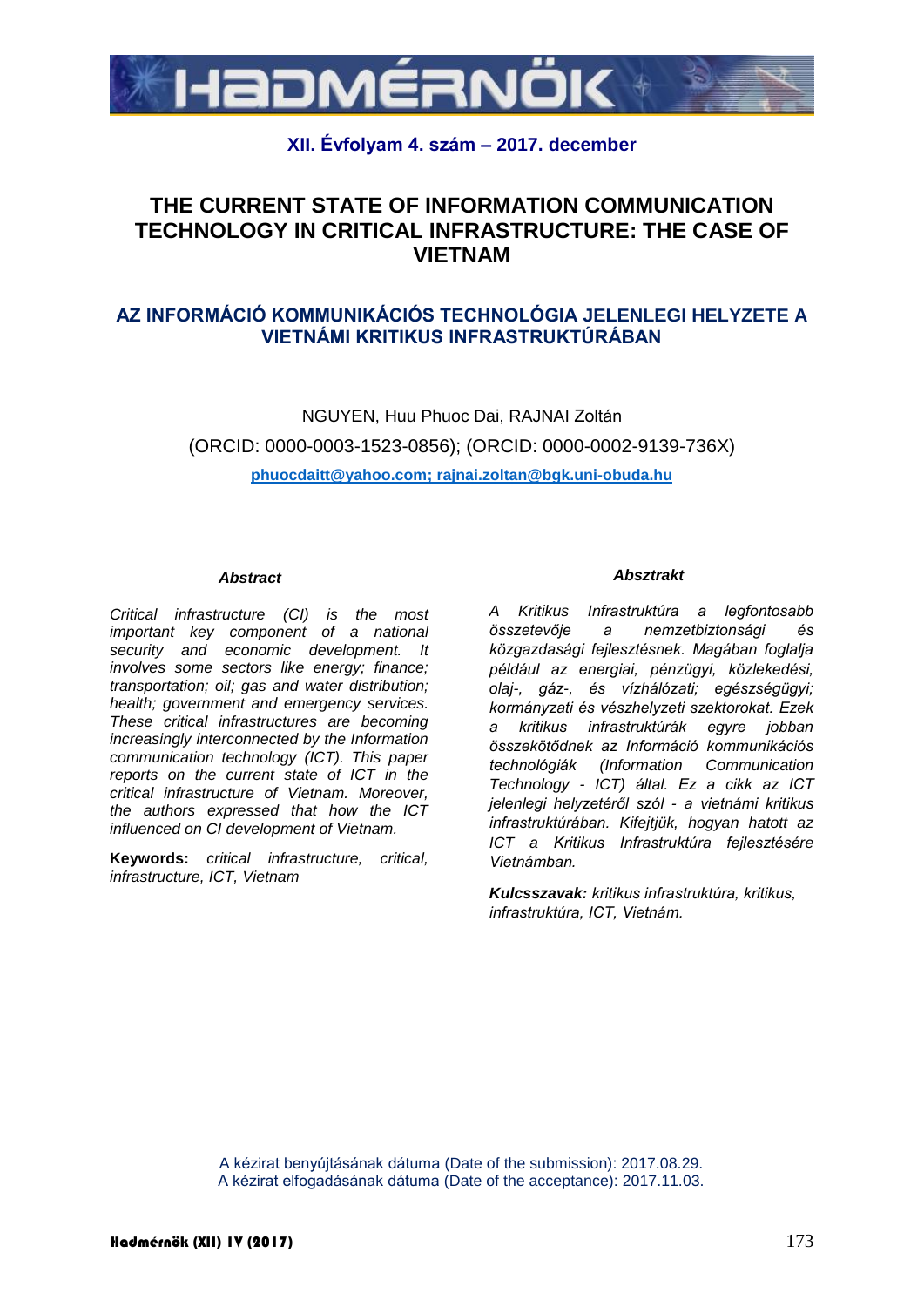#### **INTRODUCTION**

Internet of Things (IoT) and ICT play an important role in many aspects of our lives. With the boosting of ICT in the world, the Vietnamese government has seen the pressing the inclusion of the telecommunication services and Internet services. In particularly, ICT can offer several services or resources such as reduced operating cost; diminished paper process and improved effectiveness; and efficiency of governmental activities. However, Vietnam is a developing country and among the poorest countries in the world, as a result, Vietnam ICT industry has been recently developed. Additionally, little research has been conducted into the interconnectedness between internet services and critical infrastructure. This paper; therefore, focuses on the operationalization of current state of ICT in Vietnam critical infrastructure as well as the influence of ICT in Vietnam critical infrastructure system.

#### **BACKGROUND**

## **Critical infrastructure**

Critical infrastructure is a combination of two words: "critical" and "infrastructure". The term "critical" involves the infrastructure that offers support for economic, public health, social wellbeing, and for the functioning of key government responsibilities (e.g. C. Alcaraz and S. Zeadally, 2015). The word "infrastructure" refers to physical infrastructure like transport, services, technology, communication, network, assets and so on [2]. In another hand, critical infrastructure is known as "a wide array of public facilities and equipment required to provide social services and support private sector economic activity" [3]. It includes electrical power systems; gas and oil storage and transportation; banking and finance; transportation; healthcare; information and communications; water supply system [4]; emergency services (medicine, fire and law enforcement); law enforcement and internal security; foreign affairs; government; national defense and intelligence [5]. Although critical infrastructure has many aspects, an essential thing is that internet communication technology (ICT). As a result of ICT, it can connect to all other aspects of the national critical infrastructure system. Specifically, Though ICT and IoT have positive impacts on many aspects of our modern lives, they may generate potential vulnerability as a honey pot for attackers to exploit. Thus, critical infrastructure is very important for the national security because once this operating system is damaged or disrupted, it will seriously influence not only citizens but also threaten other essential national services including the government.

## **Types of critical infrastructure**

According to the research of (S. M. Rinaldi, 2004 and G. Giannopoulos et al, 2012), there are four types of interdependencies of critical infrastructure in Europe:

*Physical:* the state of one infrastructure is dependent on the output of the other. In another way, a commodity of one infrastructure (an output) was made from another infrastructure (an input). For example, water and hydro electricity generation plant are interdependent. Water provides the power to make the rotation of turbine in order to produce electricity. If the drought happens and leads to not enough water, it will directly influence hydro electricity generation plant.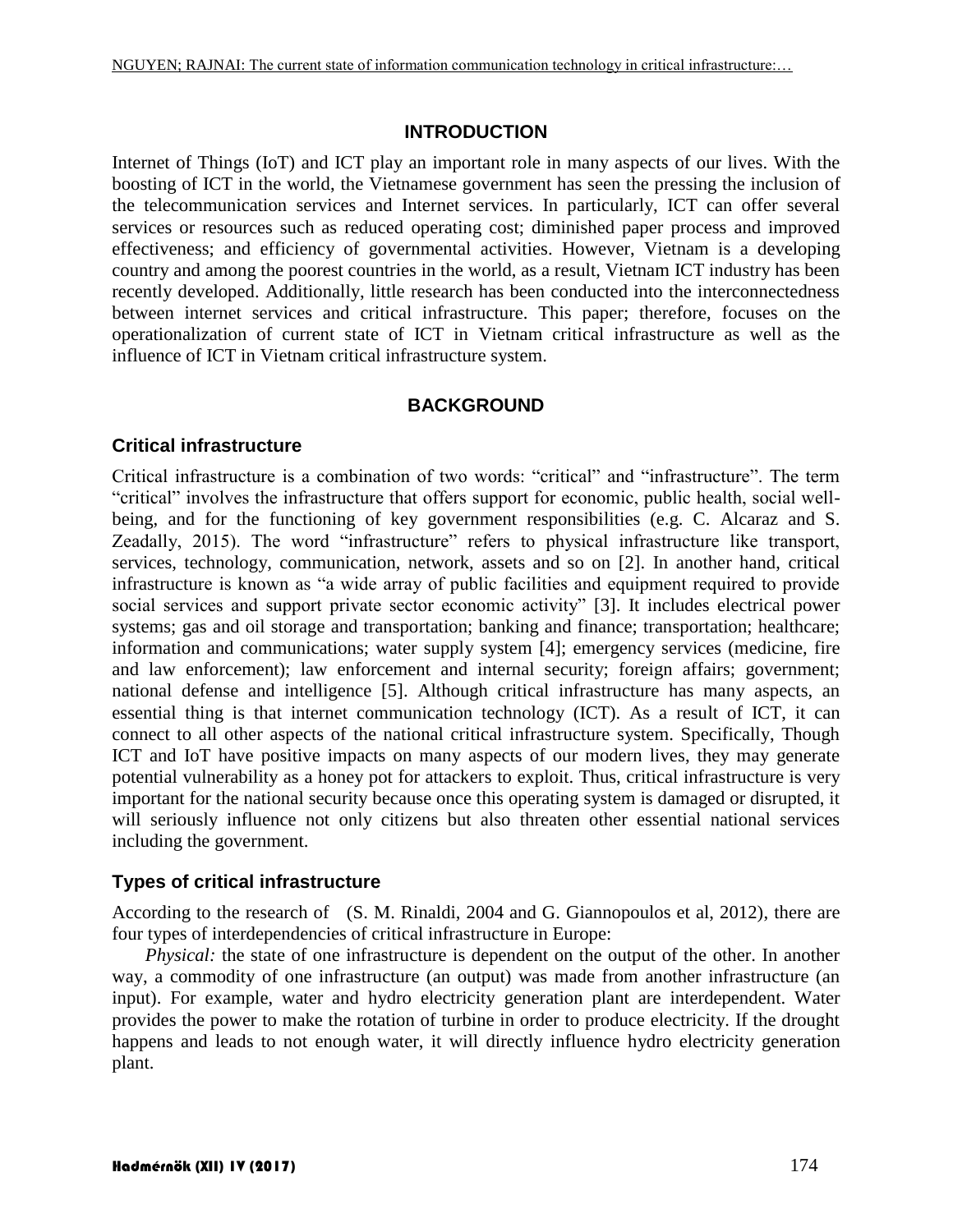*Cyber:* the state of each infrastructure depends on information transmitted through the information infrastructure. For instance, air transportation control system relies on the computerized control system and it needs information transmitting by the information infrastructure.

*Geographic:* the dependency on local geography influences that affect simultaneously several infrastructures. The fiber optic communication cables, electricity lines, and telephone lines are hung on the lamp-posts. The flow of electricity, the information transmitting on telephone lines do not influence to the fiber optic cables; however, physical damage to lamp-posts, it can be the corruption for electric power and communications.

*Logical:* the entire of dependency types are not a physical, cyber or geographic connection. When the price of gasoline goes down in summer holidays, travelers may flock the high ways and it can cause the traffic congestion. Therefore, logical interdependency between gasoline and transportation is not a physical process but it is due to a human decision and their actions.

## **ICT STATE IN VIETNAM**

In VietNam, there are some ICT projects which were applying in many aspects such as:

## **E-government**

In 2010, this year was a peak point in the development of e-government in Vietnam. Regarding the implementation of Decision 43/2008/GD-TTG and 48/2009/QD-TTG of ICT application in state agencies period 2011-2015 with a total investment of 1700 billion Viet currency[8]. Vietnamese e-government mainly focusses on four main target clients such as individuals, enterprises, governmental officials and governmental agencies. It can help Vietnamese officials to diminish time and expense; reduce stagnation, bureaucracy, and extortion; operate 24/7; satisfy the demand of social needs; increase transparency and decrease paper and so on [9]. During last 26 years, there were 5 big projects implemented, two of them was supported by French government (in 1991-1993 and 1994-1996); one was provided by State budget (1996- 1998), another one was under the Prime Minister's Decision in 1997 and the last one was considered as the milestone for e-government in Viet Nam from 2001 to 2007. Although all achievements were not as expected [8], Vietnam's position rank has increased every year regarding the global rank of e-government readiness [10].

## **E-commerce**

Vietnam has built some typical systems such as Vietnam cyber mall, real estate exchange, ebusiness, blue sky, book store, electronics and mechanical appliances supermarket and so on. Vietnam's IT industry is quite young and the lack of E-commerce law is one of the barriers for foreign enterprises in trading with Vietnamese firms. Therefore, during the 4<sup>th</sup> ASEAN summit in Singapore (Nov  $22<sup>nd</sup>$  to  $25<sup>th</sup>$ , 2000), Vietnam signed the e-ASEAN framework agreement to facilitate e-commerce in ASEAN [11]. Moreover, Vietnamese Political Bureau promulgated a Politburo's Directive No.CT58BCT on Oct  $17<sup>th</sup>$ , 2000, followed by the government's decision No 81/2001/QDTTG to develop information technologies in the cause of industrialization and modernization [11]. With the objectives toward the year of 2020, the ICT of Vietnam will reach the advanced level in the region to make economic branch increase at the high growth rate in order to contribute to the GDP growth.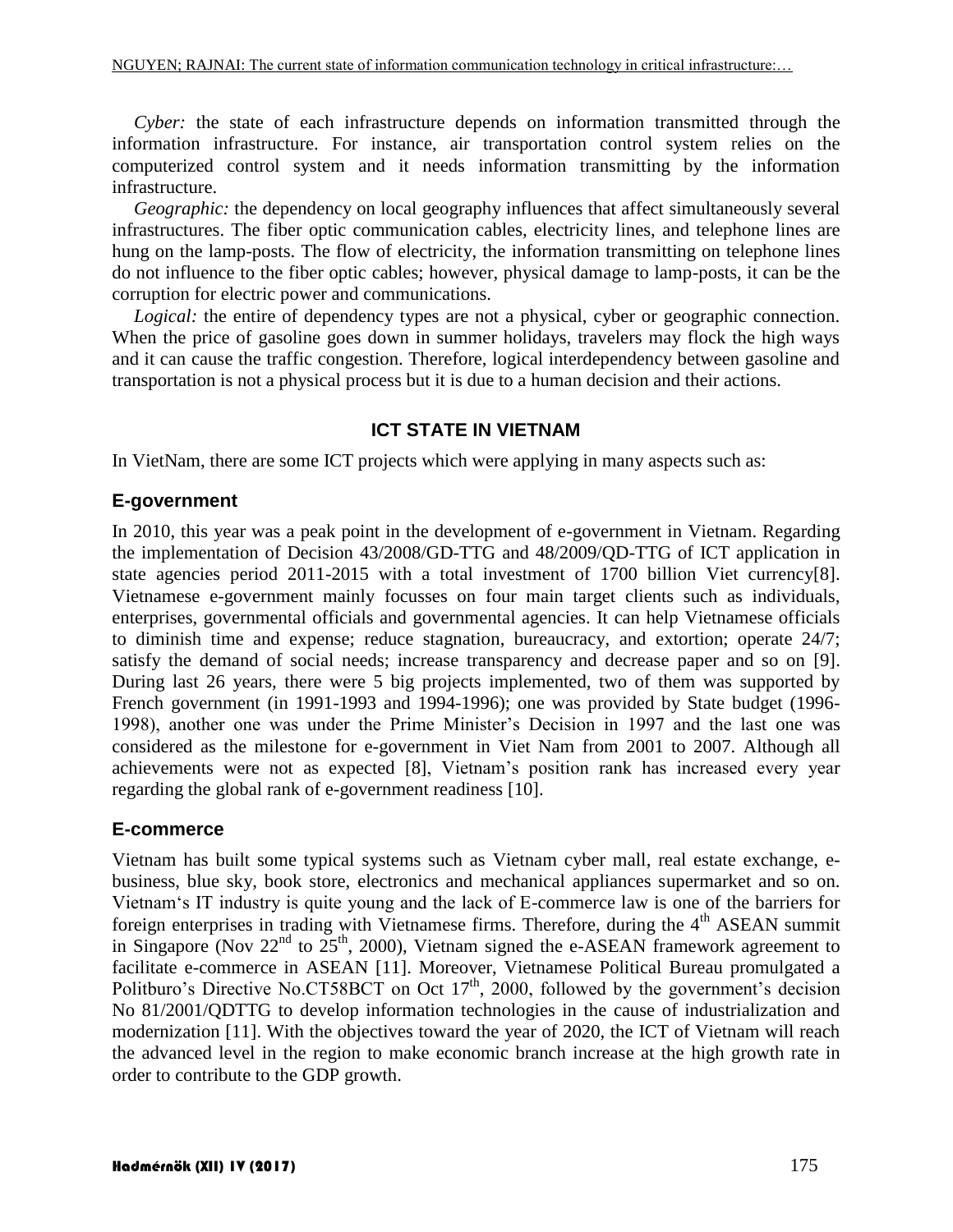# **Challenges**

Although Vietnam ICT human resources are rich, their IT professional skill is not enough to well compete with the other countries in the same region and in the world [12]. Moreover, the online legislative framework; for examples, legal laws or regulations for e-business, e-government, emarketing and the like didn't get completely [11]. In addition, the current internet service providers (ISPs) also skip the security standards of their networks; hence, the computer security and information assurance issues are a major challenge for Vietnam ICT development not only for officials and providers but also for users [13]. In another way, ICT training projects for staffs, workers, and citizens are not paid attention, as a result, the qualification and capacities of IT staffs are at a low level [14]. In briefly, Vietnamese government needs to invest more budgets in some IT training projects not only for organizations but also for individuals in order to upgrade IT skill levels.

## **Threats / Security Concerns**

According to A. Ahmad and M. A. Elhossiny,2012) and (M. U. Bokhari, et al,.), there are a lot of potential threats or security issues deal with ICT systems such as malicious attacks and hackers. Firstly, malicious attacks are related to the small program or some codes that can monitor all your online activities and capture all personal information like spywares, Trojans, adware, and so on. Moreover, they can change and damage your laptop seriously without the user's permission as virus threats. Secondly, hackers who can attack the other people via the Internet by using some malicious codes to steal, change or destroy the victim's data. Attackers can put the hidden codes inside the advertisements, photos and send them to the online social network (Facebook, Twitter …etc.). In addition, the security problems for the ICT system can be defined in different ways as authentication, available, integrity and confidentiality [16], [17].

- Integrity: unauthorized users alter or modify the content of the information by executing malicious codes.
- Authentication: the attackers steal the user's authentication or the information are eavesdropped in the insecure communication.
- Availability: the intruders use DoS or DDoS technology to attack the victims.
- Confidentiality: insecure storage, information leakage.

In fact, in November 2002, during a Hacking workshop, Vietnamese hackers showed the their penetration evidence into some important systems for example the billing system of Hanoi telecom company (the largest local provider of telephone lines), VDC (national Internet Service Provider company) and more than 80 percent of domestic company website [13]. Hence, Vietnamese government began to take the security vulnerabilities into consideration of Vietnam's Internet infrastructure.

# **THE INFLUENCES OF ICT ON CRITICAL INFRASTRUCTURE**

## **Internet users**

In 2000, there were only 200,000 people over approximately 79 million people - likely 0.3% citizens of Vietnamese population use the Internet as a tool to serve their lives. After 5 years later, it dramatically increased from 0.3 % to 12.7 %. Moreover, in 2010, this rate peaked up nearly 2.4 times from 12.7% to 30.7%. Consequently, Viet Nam recognized that the Internet is a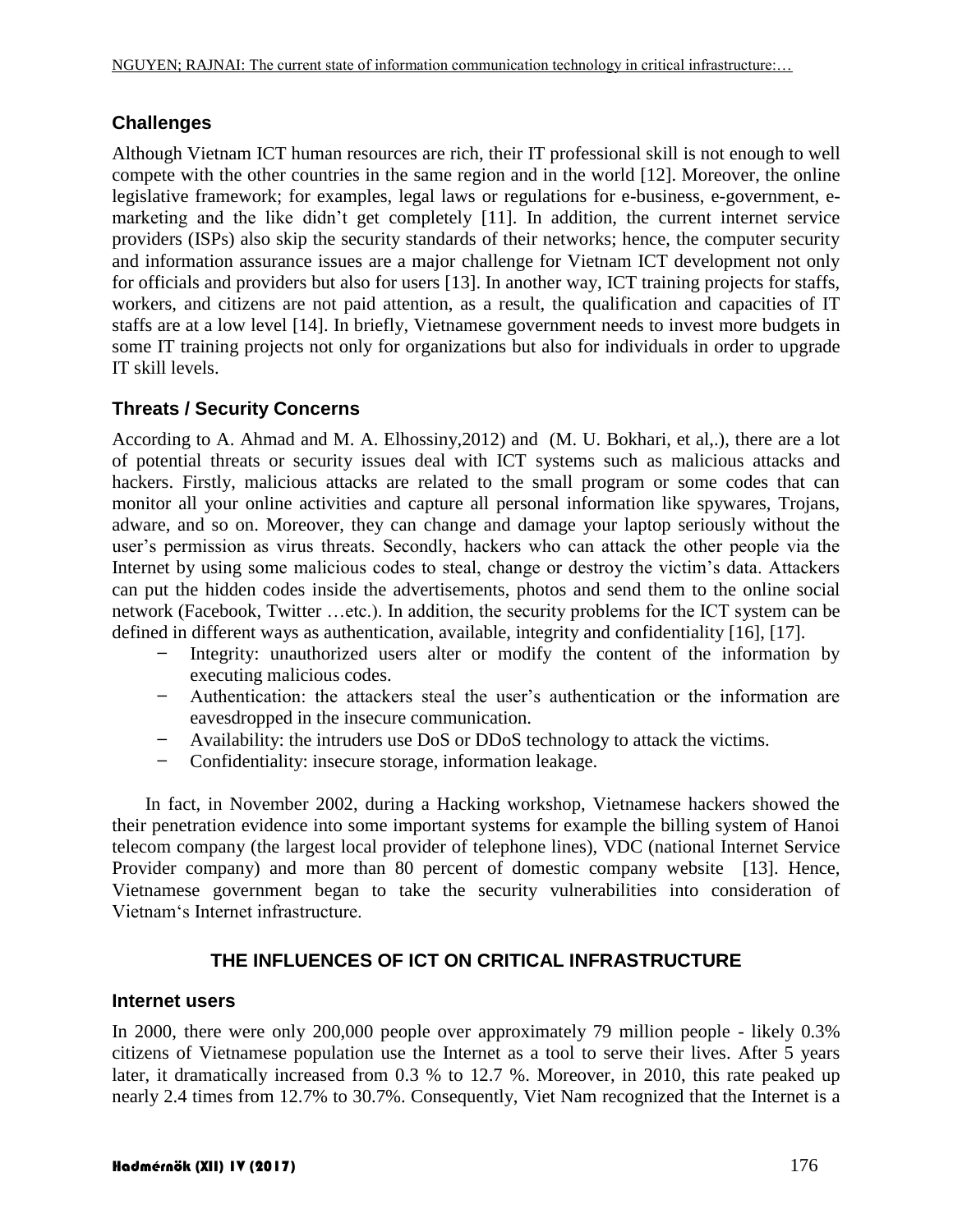useful tool in many aspects to boost the country's development; for example, Viet Nam government invested one billion and 15 million USD for information technology in 2006. Furthermore, in 2016, there were a huge number of Vietnamese people penetrated to the Internet as 52 %. In summary, Viet Nam is a country which has approximately 95 million in the population [18]; however, the speed of approaching new technology, especially Internet is extremely fast (figure 1).



**Fig.1** Viet Nam and Hungary Internet users statistics [19]; [20]

## **Cyber-attacks from ICT to critical infrastructure**

ICT is expanding with the incredible speed in Viet Nam, especially Internet users; however, the threat of cyber-attacks in critical infrastructure also increases quickly. It threatens to not only national critical infrastructure but also national security and citizen's life. The attackers mainly use Internet as a powerful environment to hijack some parts of critical infrastructure as the government agencies, industry, and transportation. For example, in 2014, there was a report from BKAV (a famous IT and network security company in Viet Nam) said that there were more than 200 websites were attacked by Chinese hackers including six government agencies websites which have "gov.vn" domain [21]. Moreover, according to Kaspersky Lab noted that the percentage of industrial computers was attacked from 17% in July 2016 to more than 24% in December 2016. Viet Nam is the top of three targeted-attack countries with more than 66%, Algeria (over 65%) and Morocco (60%) [22]. Furthermore, the recent dangerous attack occurred on 29<sup>th</sup>, July 2016, the official website of Viet Nam Airlines was hijacked by a Trojan named (Troijan.Win32. Dropper.Encrypt.K.) and the users were redirected to another website which contained false information. It led to 400,000 Golden Lotus member's data were published on the website such as name, birthday, workplace, address, nationality, telephone number, password and so on [23]. Then, the perpetrator was identified by Chinese hacker group named 1937CN – the strongest hacker group in China. Furthermore, this group also attacked around 1000 Vietnamese websites among 15 government websites with the domain (gov.vn), 50 education websites (edu.vn) and around 200 websites of Philippines on the last two days of May in 2015 [24]. Therefore, if Vietnamese critical infrastructure is threatened or damaged, it will lead to the unimaginable effects not only for the government but also for Vietnamese citizens. These **Example 1986**<br> **Example 1986**<br> **Example 1986**<br> **Example 1986**<br> **Example 1986**<br> **Example 1986**<br> **Example 1986**<br> **Example 1986**<br> **Example 1986**<br> **Example 1986**<br> **Example 1986**<br> **Example 1986**<br> **Example 1986**<br> **Example 1986**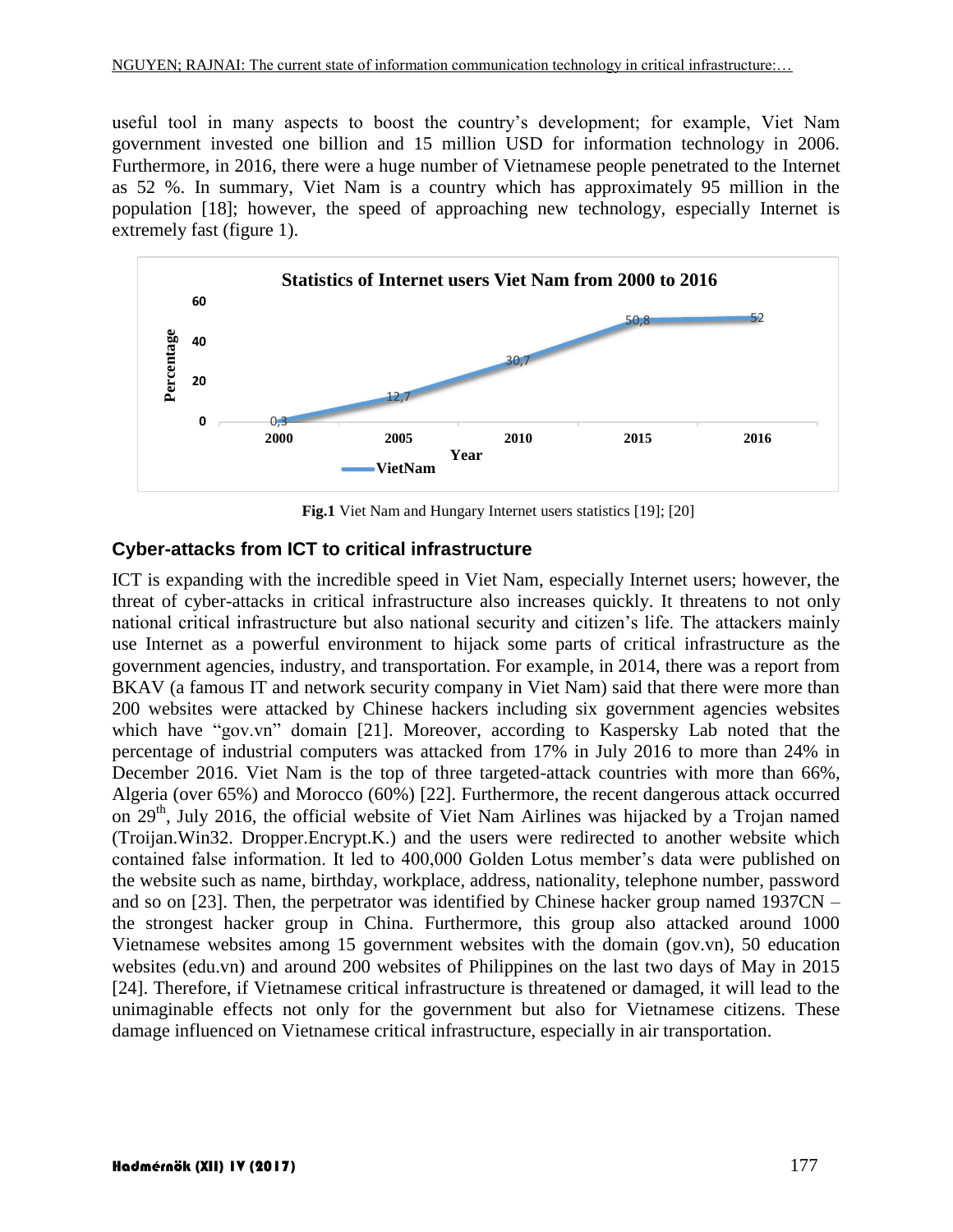## **CONCLUSION**

This paper has provided an overview of how ICT is vital for the economic development and national security in Vietnam, particularly in critical infrastructure. It is hoped that ICT can help Vietnam reach the percentage of Internet users at world's average level and gain Vietnam information technologies at the advanced level in the Asian communities in 2020. Although ICT offers many chances for Vietnam to develop in the long run, it still has some security concerns. It is therefore necessary for doing further research into the security of ICT which government and individuals can rely on.

#### **BIBLIOGRAPHY**

- [1] C. ALCARAZ AND S. ZEADALLY, "Critical infrastructure protection: Requirements and challenges for the 21st century," *Int. J. Crit. Infrastructure. Prot.*, vol. 8, no. 0, pp. 53–66, 2015.
- [2] K. GORDON AND M. DION, "Protection of 'critical infrastructure' and the role of investment policies relating to national security," *OECD (Organisation Econ. Cooperation Dev.*, no. May, p. 11, 2008.
- [3] J. MOTEFF, P. PARFOMAK, AND I. AVE, "CRS Report for Congress Received through the CRS Web Critical Infrastructure and Key Assets :" 2004.
- [4] D. M. BIRKETT, "Water Critical Infrastructure Security and Its Dependencies," *J. Terror. Res.*, vol. 8, no. 2, p. 1, 2017.
- [5] J. D. MOTEFF, "Critical Infrastructures : Background, Policy, and Implementation," 2015.
- [6] S. M. RINALDI, "Modeling and simulating critical infrastructures and their interdependencies," *37th Annu. Hawaii Int. Conf. Syst. Sci. 2004. Proc.*, vol. 0, no. C, pp. 1–8, 2004.
- [7] G. GIANNOPOULOS, R. FILIPPINI, AND M. SCHIMMER, *Risk assessment methodologies for Critical Infrastructure Protection. Part I: A state of the art.* 2012.
- [8] N. V. T. KHANH, "The critical factors affecting E-Government adoption: A Conceptual Framework in Vietnam," *Eur. J. Bus. Soc. Sci.*, vol. 2, no. 11, pp. 37–54, 2014.
- [9] The S. Republic and M. O. F. Information, "SOCIALIST REPUBLIC OF VIETNAM Building e-government and applying information technology in governmental bodies ' s activities," 2008.
- [10] United Nations, *E-Government Survey 2014*. 2014.
- [11] B. HOANG AND M. CUONG, "Current Status of Vietnamese E-commerce."
- [12] T. P. THANH AND H. M. DUC, "Truong Phuoc Thanh and Ha Minh Duc INFORMATION SOCIETY OF VIETNAM : CURRENT STATE AND PERSPECTIVE Thesis Degree Programme in Information Technology," no. April 2012.
- [13] D. LE, "Challenges of Internet Development in Vietnam :" no. January, pp. 16–19, 2007.